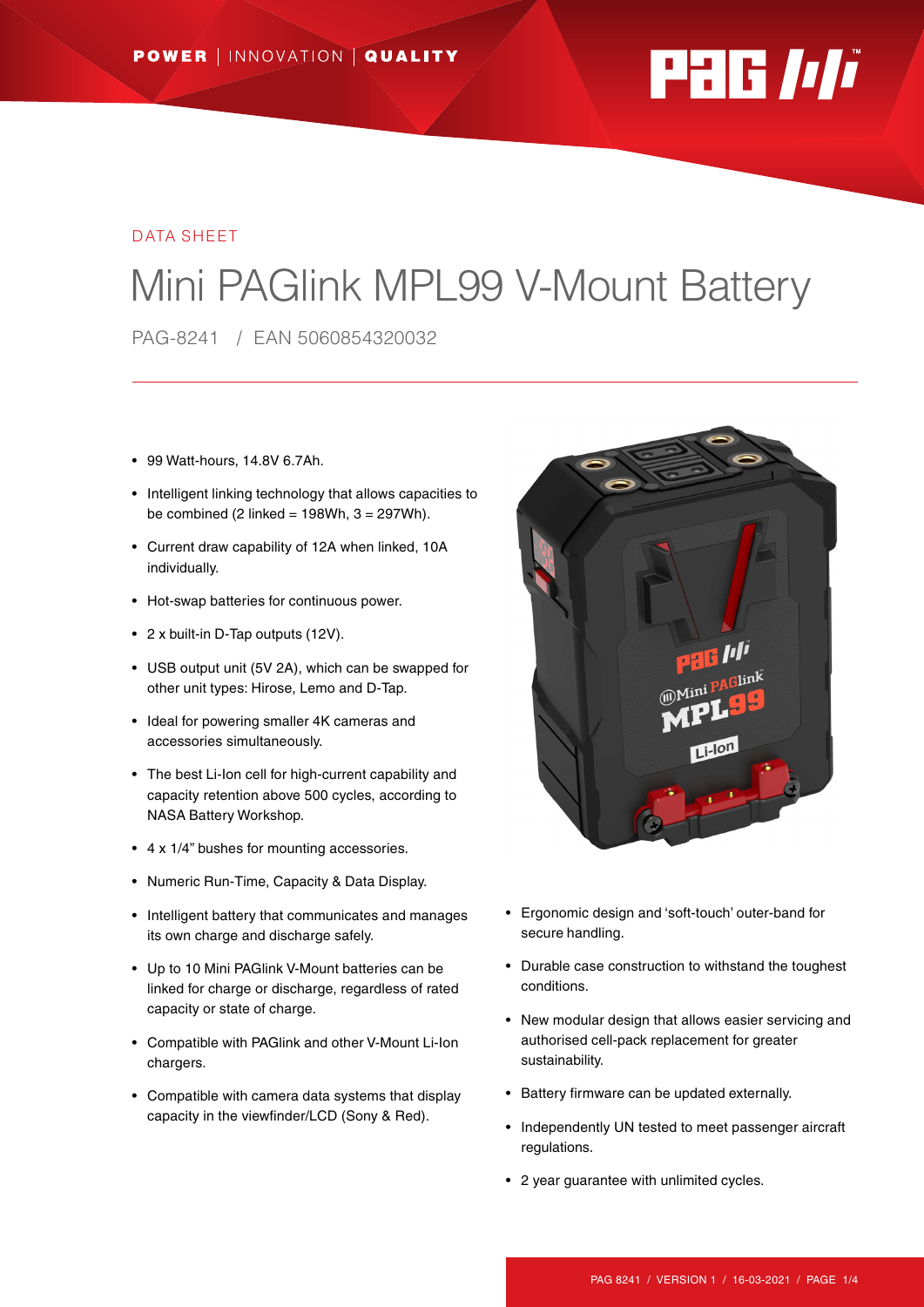# **First PAGlink, Now Mini PAGlink**

Mini PAGlink combines all the benefits of PAG's intelligent linking technology with a reduced form factor and increased durability. PAG's patented battery linking technology remains far in advance of any other camera battery system available today.

The MPL99V is a 99Wh battery, designed to complement the dimensions of smaller cameras, but equally desirable for larger cameras. It will power cameras in combination with accessories such as lights and monitors. It provides a single, superior power source for your camera set-up.

The MPL99V features built-in outputs that the cameras lack: 2 fixed D-Taps for 12V accessories and a USB unit (5V 2A), which can be swapped easily by the user for a plug-in Lemo, Hirose or D-Tap connector unit.



# **Less Weight or More Power**

With intelligent battery linking, you can control the capacity and weight of your power source to suit the application: 1 battery for handheld applications, 2 to 3 batteries for more current or longer run-time. Linking two 99Wh MPL99V batteries doubles the capacity to 198Wh; 3 batteries provide 297Wh.

# **NASA Approved Cells**

PAG's Mini PAGlink batteries feature the highest-quality Li-Ion cells, selected by the NASA for their mission to Europa, one of Jupiter's moons. The NASA Battery Workshop found they offered 'the most favourable combination of energy and cycling stability and high rate capability up to 10A'. They also demonstrated the best capacity retention after 500 cycles.

# **More Current & Better ROI**

When batteries are linked and in similar state of charge, the current-draw capability increases from 10A to 12A. This is ideal for camera set-ups that require power for multiple accessories. Sharing the current load between batteries contributes to an extended overall battery life and a better return on investment. PAG guarantees the MPL99V for 2 years, with no limit on the number of cycles during that period.

### **Swappable USB Output Unit**



# **Choice of Output Units**





**Lemo (2-Pin) PAG-9712L**



**Hirose (4-Pin) PAG-9712H**

**USB (2A) PAG-9712U**



**D-Tap PAG-9712D**

**2.1mm PAG-9712P**

# **Hot-Swap or Add**

PAGlink allows seamless hot-swapping for continuous power, or the ability to add another battery just to keep shooting; putting an end to time-consuming camera reboots.

# **No Dead Weight**

Simultaneous rather than sequential discharge means that there are no unused batteries adding dead weight to the camera.

#### **Intelligent Linking**

When linked, the batteries form a network that enables them to communicate with each other, managing the output safely, and preventing the transfer of charge between batteries. A fully-charged battery can be linked safely to one that is fully-discharged.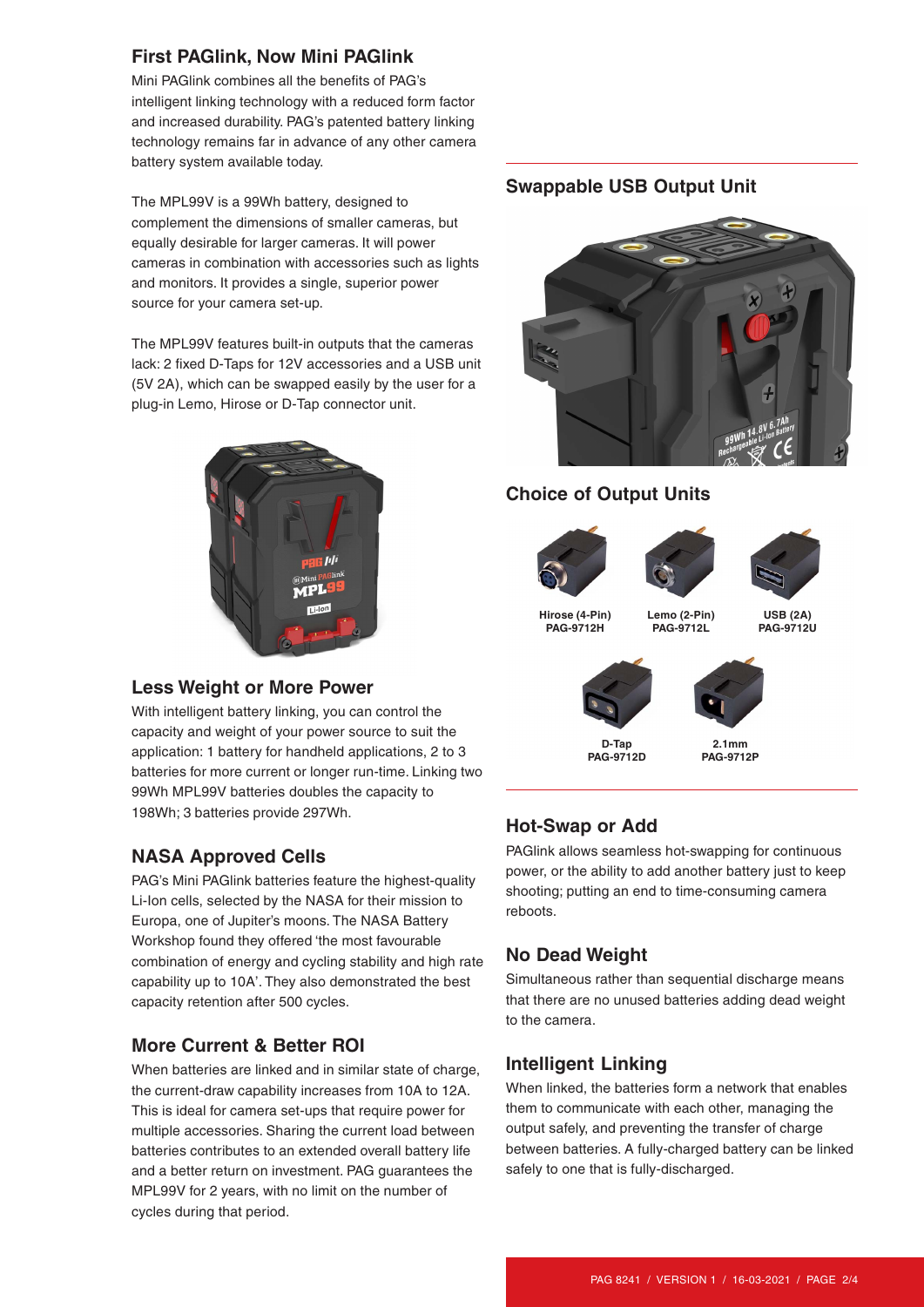

## **Compatibility & Integration**

The MPL99V is compatible with full-size V-Mount camera plates. It can be linked to any Mini PAGlink V-Mount battery for discharging or charging, regardless of rated capacity. It can be charged using PAGlink or other manufacturer's V-Mount chargers, for maximum versatility and economic integration.

### **More Mounting Positions**

Each battery features four 1/4" bush inserts. These can be used for mounting camera accessories to individual or linked batteries.

# **Run-Time, Capacity & Data**

PAG's unique battery display shows remaining run-time, on-load, in hours and minutes. When batteries are linked, the run-time figure is for the entire stack. A single button press shows individual battery capacity as a percentage of full, in 1% increments. 3 button presses hold, provides access to the data menu where amongst other useful information, the number of cycles can be displayed This data is designed to assist with battery management.

#### **In-Viewfinder Information**

MPL99V batteries communicate automatically with multiple camera data systems, to display their remaining capacity in the viewfinder and LCD.

#### **Flight Friendly**

The MPL99V is a 99Wh battery and included in your personal allowance of 20 units of 100Wh or below, when you fly. All PAG Li-Ion batteries are tested to UN standards by an independent authority and certified to comply with air transport safety regulations. They are labelled with their UN Test number and air travel quantity allowance, based on their capacity.

# **Linked Battery Charging**

Linked charging allows more batteries to be charged using fewer chargers, and with less user-intervention.

Up to 10 MPL50V batteries, in any state of charge, can be linked for charging with any PAGlink charger. The batteries control their own charge regime which means that other manufacturer's Li-Ion chargers can be used (dependent on the model and firmware version).

The 2-position PAG PL16 Charger will fully-charge one fully-discharged MPL50 in 1hr 15mins, and 16 in 12hrs. State of charge as a percentage is indicated on the battery's individual display.

PAG also offers a low-cost, ultra-compact, Micro Charger, which is the ideal travel partner. It can be powered form a variety of 5-20V DC power sources, which is ideal for location use.

# **Ergonomic & Durable**

The MPL99V features an ergonomic design and a 'softtouch' coated outer band for safer handling and increased durability. The battery case is manufactured from high-impact, injection-moulded ABS which is inherently very strong and flexible. The MPL99V has been designed to withstand the harshest working conditions.

# **Modular Construction**

Mini PAGlink batteries are the first to feature PAG's new, fully-serviceable, modular construction that allows authorised replacement of the cell-pack whilst maintaining conformity with UN standards and IATA air transport regulations.